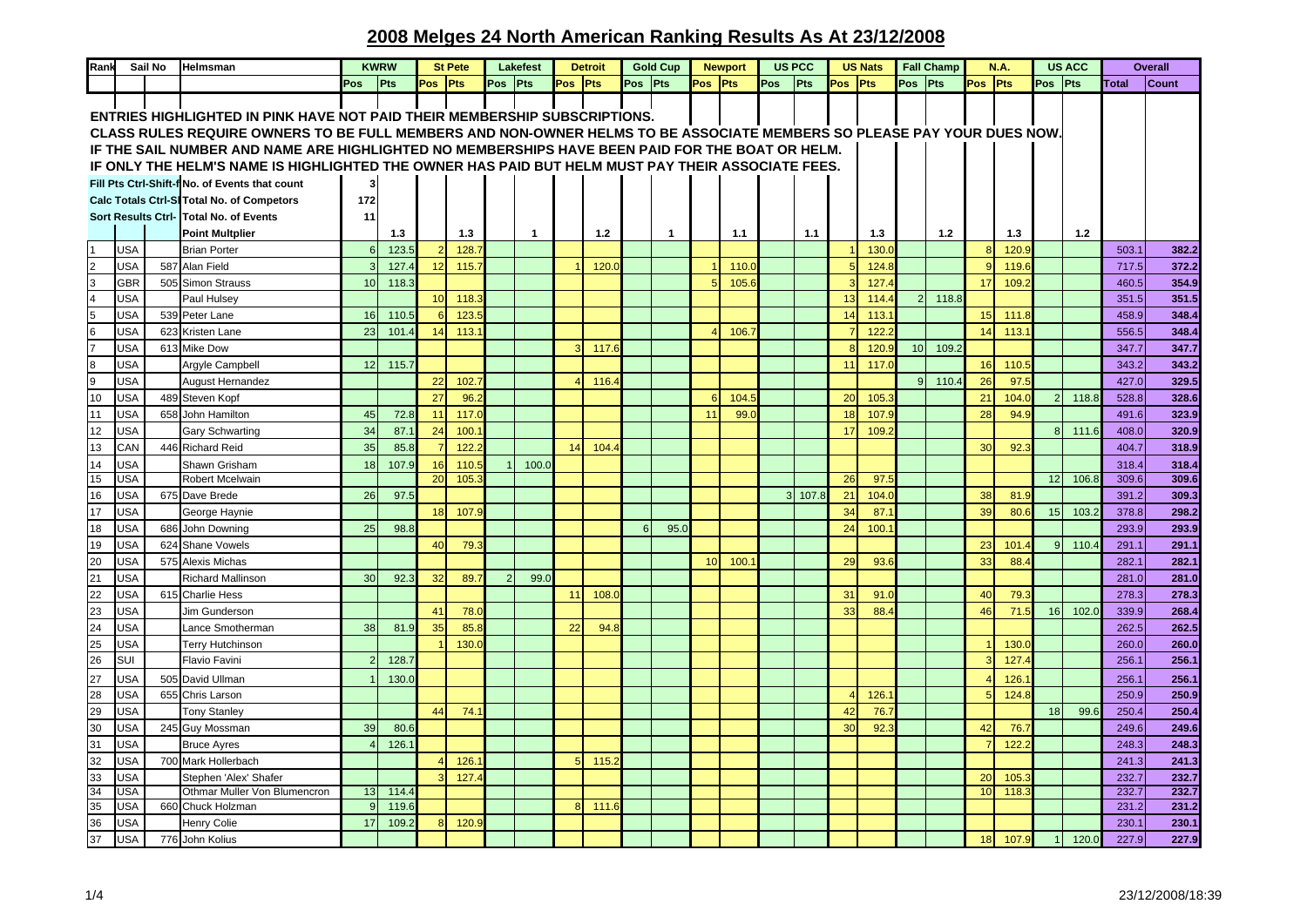| 38                                            | <b>USA</b> |     | 605 Travis Weisleder    |                |       |              |       |                |      |    |       |       |    |       |                |         | 19 | 106.6 |                |       |                |       |                | 117.6 | 224.2 | 224.2 |
|-----------------------------------------------|------------|-----|-------------------------|----------------|-------|--------------|-------|----------------|------|----|-------|-------|----|-------|----------------|---------|----|-------|----------------|-------|----------------|-------|----------------|-------|-------|-------|
| 39                                            | USA        |     | Joe Blouin              |                |       | 19           | 106.  |                |      |    |       |       |    |       |                |         |    |       |                |       |                |       |                | 116.4 | 223.0 | 223.0 |
|                                               | USA        |     | Jeff DuVal              |                |       | 13           | 114.  |                |      |    |       |       |    |       |                |         |    |       |                |       |                |       | 11             | 108.0 | 222.4 | 222.4 |
| $\frac{40}{41}$                               | USA        |     | 371 Gerald Creasman     |                |       | 48           | 68.   |                |      |    |       |       |    |       |                |         | 40 | 79.   |                |       | 44             | 74.   |                |       | 222.3 | 222.3 |
| 42                                            | <b>USA</b> | 137 | Jack Jennings           | 19             | 106.6 |              |       |                |      | 6  | 114.  |       |    |       |                |         |    |       |                |       |                |       |                |       | 220.6 | 220.6 |
| 43                                            | <b>USA</b> |     | 12 Brian Poppert        |                |       |              |       |                |      | 20 | 97.   |       |    |       |                |         |    |       |                | 120.0 |                |       |                |       | 217.2 | 217.2 |
| 44                                            | <b>USA</b> |     | Cary Siegler            |                |       | 21           | 104.  |                |      |    |       |       |    |       |                |         | 15 | 111.8 |                |       |                |       |                |       | 215.8 | 215.8 |
| $\frac{45}{46}$                               | <b>USA</b> |     | 685 Dan Wright          |                |       |              |       |                |      | 12 | 106.  |       |    |       |                |         |    |       | 11             | 108.0 |                |       |                |       | 214.8 | 214.8 |
|                                               | USA        |     | 510 Fred Rozelle        |                |       |              |       |                |      |    | 110.  |       |    |       |                |         | 22 | 102.  |                |       |                |       |                |       | 213.1 | 213.1 |
| 47                                            | CAN        |     | 177 Rob Butler          |                |       |              |       |                |      | 18 | 99.   |       |    |       |                |         |    |       |                |       |                |       | $\overline{7}$ | 112.8 | 212.4 | 212.4 |
| 48                                            | <b>USA</b> |     | Jennifer Wilson         |                |       | 17           | 109.  |                |      |    |       |       |    |       |                |         |    |       |                |       | 24             | 100.  |                |       | 209.3 | 209.3 |
| 49                                            | <b>USA</b> |     | 721 Henry Filter        |                |       |              |       |                |      |    |       |       | 3  | 107.3 |                |         |    |       |                |       | 25             | 98.   |                |       | 206.6 | 206.6 |
| 50                                            | USA        |     | 708 Thomas Ritter       | 22             | 102.7 |              |       |                |      | 15 | 103.  |       |    |       |                |         |    |       |                |       |                |       |                |       | 205.9 | 205.9 |
| 51                                            | <b>USA</b> |     | <b>Bob Tennant</b>      | 20             | 105.3 |              |       |                |      |    |       | 100.0 |    |       |                |         |    |       |                |       |                |       |                |       | 205.3 | 205.3 |
| 52                                            | USA        |     | J A Booker              |                |       | 31           | 91.0  |                |      |    |       |       |    |       |                |         |    |       |                |       |                |       | 10             | 109.2 | 200.2 | 200.2 |
| $\begin{array}{r} 53 \\ 54 \\ 55 \end{array}$ | <b>USA</b> |     | 725 Robby Wilkins       |                |       |              |       |                |      |    |       |       |    |       |                |         | 25 | 98.8  |                |       | 27             | 96.   |                |       | 195.0 | 195.0 |
|                                               | <b>USA</b> |     | Kai Cox                 |                |       | 26           | 97.   |                |      |    |       |       |    |       |                |         |    |       |                |       |                |       | 20             | 97.2  | 194.7 | 194.7 |
|                                               | USA        |     | <b>Mike Krantz</b>      |                |       | 28           | 94.9  |                |      |    |       |       |    |       |                |         | 27 | 96.2  |                |       |                |       |                |       | 191.1 | 191.1 |
|                                               | CAN        |     | 130 Wolf Lixfield       |                |       |              |       |                |      |    |       |       |    |       |                |         |    |       | 14             | 104.  | 35             | 85.8  |                |       | 190.2 | 190.2 |
| 56<br>57                                      | USA        |     | Frank Davenport         |                |       | 37           | 83.   |                |      |    |       |       |    |       |                |         |    |       | 12             | 106.8 |                |       |                |       | 190.0 | 190.0 |
|                                               | USA        |     | <b>Thomas Single</b>    |                |       | 33           | 88.   |                |      |    |       |       |    |       |                |         |    |       |                |       |                |       | 19             | 98.4  | 186.8 | 186.8 |
| 58<br>59                                      | <b>USA</b> |     | Chris Schoendorf        |                |       | 36           | 84.5  |                |      |    |       |       |    |       |                |         |    |       | 17             | 100.5 |                |       |                |       | 185.3 | 185.3 |
| 60                                            | USA        |     | Matt Mayo               |                |       |              |       | $\overline{4}$ | 97.0 |    |       |       |    |       |                |         | 35 | 85.8  |                |       |                |       |                |       | 182.8 | 182.8 |
| 61                                            | USA        |     | 738 Richard Foster      |                |       | 39           | 80.6  |                |      |    |       |       | q  | 101.3 |                |         |    |       |                |       |                |       |                |       | 181.8 | 181.8 |
| 62                                            | <b>USA</b> |     | James Whatmore          |                |       | 43           | 75.4  |                |      |    |       |       |    |       |                |         |    |       |                |       |                |       | 13             | 105.6 | 181.0 | 181.0 |
| 63                                            | <b>USA</b> |     | 378 Bill Carleton       |                |       |              |       |                |      |    |       |       |    |       |                |         | 28 | 94.9  |                |       | 36             | 84.   |                |       | 179.4 | 179.4 |
| 64                                            | <b>USA</b> | 60  | Kyle Hintze             | 43             | 75.4  |              |       |                |      |    |       |       |    |       | 9 <sub>l</sub> | 101.2   |    |       |                |       |                |       |                |       | 176.6 | 176.6 |
| 65                                            | USA        |     | 456 Chris Johnson       | 44             | 74.1  |              |       |                |      |    |       |       |    |       |                | 8 102.3 |    |       |                |       |                |       |                |       | 176.4 | 176.4 |
| 66                                            | USA        |     | 606 Bradford Jungels    | 41             | 78.0  |              |       |                |      |    |       |       | 12 | 97.9  |                |         |    |       |                |       |                |       |                |       | 175.9 | 175.9 |
| 67                                            | <b>USA</b> |     | 570 Greg McCliment      |                |       |              |       |                |      | 13 | 105.6 |       |    |       |                |         |    |       |                |       | 47             | 70.2  |                |       | 175.8 | 175.8 |
| 68                                            | USA        |     | Jack Kern               |                |       | 29           | 93.6  |                |      |    |       |       |    |       |                |         | 38 | 81.9  |                |       |                |       |                |       | 175.5 | 175.5 |
| 69                                            | <b>USA</b> |     | 448 Hank Wissenz        | 37             | 83.2  |              |       |                |      | 26 | 90.0  |       |    |       |                |         |    |       |                |       |                |       |                |       | 173.2 | 173.2 |
| 70                                            | USA        | 602 | <b>Chris Hamilton</b>   |                |       |              |       |                |      |    |       |       |    |       |                |         | 39 | 80.6  |                |       | 37             | 83.   |                |       | 163.8 | 163.8 |
| 71                                            | USA        |     | <b>Rick Bernstein</b>   | 42             | 76.7  | 38           | 81.9  |                |      |    |       |       |    |       |                |         |    |       |                |       |                |       |                |       | 158.6 | 158.6 |
| 72                                            | USA        |     | Sean O'Connor           |                |       | 47           | 70.2  |                |      |    |       |       |    |       |                |         | 36 | 84.   |                |       |                |       |                |       | 154.7 | 154.7 |
| 73                                            | USA        |     | <b>Scott Baste</b>      |                |       | 45           | 72.8  |                |      |    |       |       |    |       |                |         | 41 | 78.0  |                |       |                |       |                |       | 150.8 | 150.8 |
| 74                                            | GBR        |     | John Pollard            | 5              | 124.8 |              |       |                |      |    |       |       |    |       |                |         |    |       |                |       |                |       |                |       | 124.8 | 124.8 |
| 75                                            | USA        |     | John Podmajersky        |                |       | $\sqrt{2}$   | 124.8 |                |      |    |       |       |    |       |                |         |    |       |                |       |                |       |                |       | 124.8 | 124.8 |
| 76                                            | <b>USA</b> | 751 | Scott Nixon             |                |       |              |       |                |      |    |       |       |    |       |                |         | 6  | 123.5 |                |       |                |       |                |       | 123.5 | 123.5 |
| 77                                            | USA        |     | 750 Morgan Reeser       |                |       |              |       |                |      |    |       |       |    |       |                |         |    |       |                |       | 6 <sup>1</sup> | 123.5 |                |       | 123.5 | 123.5 |
| 78                                            | GBR        |     | Rob Lark                | $\overline{7}$ | 122.2 |              |       |                |      |    |       |       |    |       |                |         |    |       |                |       |                |       |                |       | 122.2 | 122.2 |
| 79                                            | <b>FRA</b> |     | <b>Benoit Charon</b>    | 8              | 120.9 |              |       |                |      |    |       |       |    |       |                |         |    |       |                |       |                |       |                |       | 120.9 | 120.9 |
| 80                                            | USA        |     | Geoffrey Pierini        |                |       | $\mathbf{q}$ | 119.  |                |      |    |       |       |    |       |                |         |    |       |                |       |                |       |                |       | 119.6 | 119.6 |
| 81                                            | GBR        |     | 620 Stuart McNay        |                |       |              |       |                |      |    |       |       |    |       |                |         | O  | 119.6 |                |       |                |       |                |       | 119.6 | 119.6 |
| 82                                            | USA        |     | 540 Hans Brieden        |                |       |              |       |                |      |    | 118.8 |       |    |       |                |         |    |       |                |       |                |       |                |       | 118.8 | 118.8 |
| 83                                            | <b>USA</b> |     | 738 Allan Terhune       |                |       |              |       |                |      |    |       |       |    |       |                |         | 10 | 118.  |                |       |                |       |                |       | 118.3 | 118.3 |
| 84                                            | USA        |     | 121 Dave Black          |                |       |              |       |                |      |    |       |       |    |       |                |         |    |       | $\overline{3}$ | 117.6 |                |       |                |       | 117.6 | 117.6 |
| 85                                            | <b>ITA</b> |     | 693 Riccardo Simoneschi | 11             | 117.0 |              |       |                |      |    |       |       |    |       |                |         |    |       |                |       |                |       |                |       | 117.0 | 117.0 |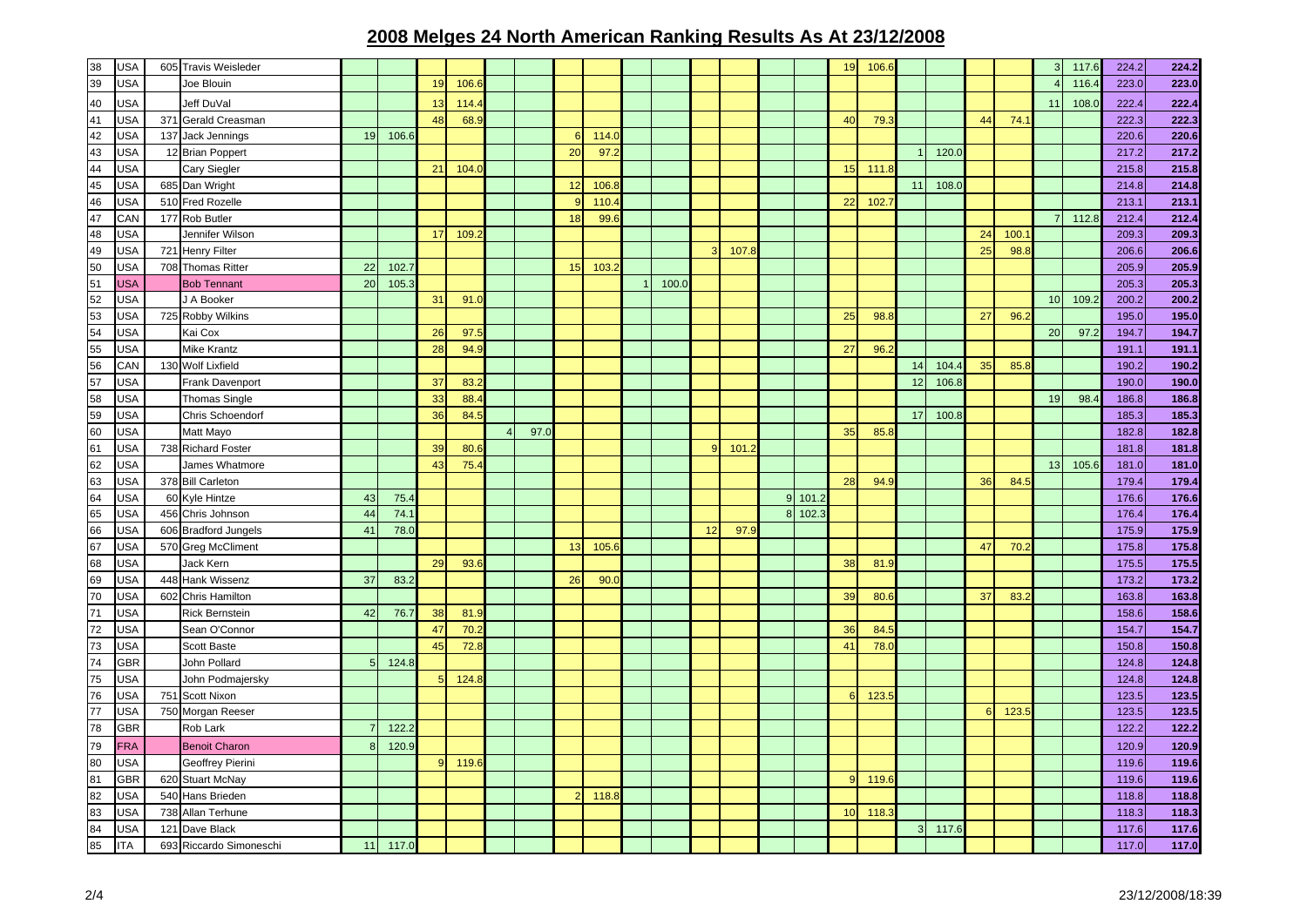| 86  | <b>USA</b> |     | 495 John Kivlin        |    |       |    |      |   |      |    |       |          |       |    |      |                |         |    |       |              | 116.4 |    |      |                |       | 116.4 | 116.4 |
|-----|------------|-----|------------------------|----|-------|----|------|---|------|----|-------|----------|-------|----|------|----------------|---------|----|-------|--------------|-------|----|------|----------------|-------|-------|-------|
| 87  | USA        |     | 626 Reggie Fairchild   |    |       |    |      |   |      |    |       |          |       |    |      |                |         | 12 | 115.7 |              |       |    |      |                |       | 115.7 | 115.7 |
| 88  | <b>USA</b> |     | 702 Terrence Burke     |    |       |    |      |   |      |    |       |          |       |    |      |                |         |    |       | F            | 115.2 |    |      |                |       | 115.2 | 115.2 |
| 89  | USA        |     | 515 Doug Fisher        |    |       |    |      |   |      |    |       |          |       |    |      |                |         |    |       |              |       |    |      | 5 <sub>l</sub> | 115.2 | 115.2 | 115.2 |
| 90  | USA        |     | 175 John Schumacher    |    |       |    |      |   |      |    |       |          |       |    |      |                |         |    |       | $\epsilon$   | 114.0 |    |      |                |       | 114.0 | 114.0 |
| 91  | USA        |     | 457 Bob Kroetsch       |    |       |    |      |   |      |    |       |          |       |    |      |                |         |    |       |              |       |    |      | ี              | 114.0 | 114.0 | 114.0 |
| 92  | USA        |     | Loren Colahan          | 14 | 113.7 |    |      |   |      |    |       |          |       |    |      |                |         |    |       |              |       |    |      |                |       | 113.1 | 113.1 |
| 93  | USA        |     | 175 Ken Gray           |    |       |    |      |   |      |    | 112.8 |          |       |    |      |                |         |    |       |              |       |    |      |                |       | 112.8 | 112.8 |
| 94  | <b>JSA</b> |     | 576 Kevin Jewett       |    |       |    |      |   |      |    |       |          |       |    |      |                |         |    |       |              | 112.8 |    |      |                |       | 112.8 | 112.8 |
| 95  | <b>GBR</b> |     | <b>Tony Wetherell</b>  | 15 | 111.8 |    |      |   |      |    |       |          |       |    |      |                |         |    |       |              |       |    |      |                |       | 111.8 | 111.8 |
| 96  | USA        |     | Doug Kessler           |    |       | 15 | 111. |   |      |    |       |          |       |    |      |                |         |    |       |              |       |    |      |                |       | 111.8 | 111.8 |
| 97  | USA        |     | 676 William Graves     |    |       |    |      |   |      |    |       |          |       |    |      |                |         |    |       | $\mathbf{8}$ | 111.6 |    |      |                |       | 111.6 | 111.6 |
| 98  | USA        | 450 | John Lucas             |    |       |    |      |   |      |    |       |          |       |    |      |                |         | 16 | 110.5 |              |       |    |      |                |       | 110.5 | 110.5 |
| 99  | <b>USA</b> |     | 379 Dave Kaseler       |    |       |    |      |   |      |    |       |          |       |    |      |                | 110.C   |    |       |              |       |    |      |                |       | 110.0 | 110.0 |
| 100 | <b>USA</b> |     | 416 Bob Pethick        |    |       |    |      |   |      | 10 | 109.  |          |       |    |      |                |         |    |       |              |       |    |      |                |       | 109.2 | 109.2 |
| 101 | <b>USA</b> |     | 655 Scott Norris       |    |       |    |      |   |      |    |       |          |       |    | 108. |                |         |    |       |              |       |    |      |                |       | 108.9 | 108.9 |
| 102 | <b>USA</b> |     | 520 Tad Fairbank       |    |       |    |      |   |      |    |       |          |       |    |      |                | 108.    |    |       |              |       |    |      |                |       | 108.9 | 108.9 |
| 103 | <b>JSA</b> |     | 243 Glenn Klute        |    |       |    |      |   |      |    |       |          |       |    |      |                | 106.7   |    |       |              |       |    |      |                |       | 106.7 | 106.7 |
| 104 | USA        |     | 649 Vince Porter       |    |       |    |      |   |      |    |       |          |       |    |      |                |         |    |       |              |       | 19 | 106. |                |       | 106.6 | 106.6 |
| 105 | <b>JSA</b> |     | 332 Andy Parker        |    |       |    |      |   |      |    |       |          |       |    |      | 5 <sub>1</sub> | 105.    |    |       |              |       |    |      |                |       | 105.6 | 105.6 |
| 106 | USA        |     | 604 Jeff Wittenberg    |    |       |    |      |   |      |    |       |          |       |    |      |                |         |    |       | 13           | 105.6 |    |      |                |       | 105.6 | 105.6 |
| 107 | <b>JSA</b> |     | 401 Paul Arnston       |    |       |    |      |   |      |    |       |          |       |    |      |                | 6 104.  |    |       |              |       |    |      |                |       | 104.5 | 104.5 |
| 108 | USA        |     | 74 Robert Hobbs        |    |       |    |      |   |      |    |       |          |       |    |      |                |         |    |       |              |       |    |      | 14             | 104.4 | 104.4 | 104.4 |
| 109 | USA        |     | 515 Leonid Vasiliev    | 21 | 104.0 |    |      |   |      |    |       |          |       |    |      |                |         |    |       |              |       |    |      |                |       | 104.0 | 104.0 |
| 110 | <b>USA</b> |     | 124 Rod Buck           |    |       |    |      |   |      |    |       |          |       |    |      |                | 103.    |    |       |              |       |    |      |                |       | 103.4 | 103.4 |
| 111 | <b>USA</b> |     | 142 Scott Miller       |    |       |    |      |   |      |    |       |          |       |    |      |                |         |    |       | 15           | 103.2 |    |      |                |       | 103.2 | 103.2 |
| 112 | <b>JSA</b> |     | 606 Jim Golden         |    |       |    |      |   |      |    |       |          |       |    |      |                |         |    |       |              |       | 22 | 102. |                |       | 102.7 | 102.7 |
| 113 | USA        |     | 717 Sean Scarborough   |    |       |    |      |   |      |    |       |          |       |    | 102. |                |         |    |       |              |       |    |      |                |       | 102.3 | 102.3 |
| 114 | <b>FRA</b> |     | 625 Marty Jensen       |    |       |    |      |   |      | 16 | 102.  |          |       |    |      |                |         |    |       |              |       |    |      |                |       | 102.0 | 102.0 |
| 115 | USA        |     | 736 Carl Horrocks      |    |       |    |      |   |      |    |       |          |       |    |      |                |         | 23 | 101.  |              |       |    |      |                |       | 101.4 | 101.4 |
| 116 | CAN        |     | 4 Uri Saks             |    |       |    |      |   |      | 17 | 100.  |          |       |    |      |                |         |    |       |              |       |    |      |                |       | 100.8 | 100.8 |
| 117 | USA        |     | 136 David Arata        |    |       |    |      |   |      |    |       |          |       |    |      |                |         |    |       |              |       |    |      | 17             | 100.8 | 100.8 | 100.8 |
| 118 | <b>GER</b> |     | <b>Bent Dietrich</b>   | 24 | 100.  |    |      |   |      |    |       |          |       |    |      |                |         |    |       |              |       |    |      |                |       | 100.1 | 100.1 |
| 119 | <b>USA</b> |     | 66 Paul Bennett        |    |       |    |      |   |      |    |       |          |       |    |      |                | 10 100. |    |       |              |       |    |      |                |       | 100.1 | 100.1 |
| 120 | <b>USA</b> |     | 614 Robert Tennent     |    |       |    |      |   |      |    |       |          | 100.0 |    |      |                |         |    |       |              |       |    |      |                |       | 100.0 | 100.0 |
| 121 | USA        |     | 346 Marc Steyn         |    |       |    |      |   |      |    |       |          |       |    |      |                |         |    |       | 18           | 99.6  |    |      |                |       | 99.6  | 99.6  |
| 122 | <b>JSA</b> |     | 131 George Roland      |    |       |    |      |   |      |    |       |          | 99.0  |    |      |                |         |    |       |              |       |    |      |                |       | 99.0  | 99.0  |
| 123 | <b>JSA</b> |     | 347 Brenda Stuntz      |    |       |    |      |   |      |    |       |          |       |    |      | 11             | 99.0    |    |       |              |       |    |      |                |       | 99.0  | 99.0  |
| 124 | USA        |     | <b>Charlie Clifton</b> |    |       | 25 | 98.  |   |      |    |       |          |       |    |      |                |         |    |       |              |       |    |      |                |       | 98.8  | 98.8  |
| 125 | GBR        |     | 618 Andy Robinson      |    |       |    |      |   |      | 19 | 98.4  |          |       |    |      |                |         |    |       |              |       |    |      |                |       | 98.4  | 98.4  |
| 126 | <b>JSA</b> |     | 13 Mike Sterenberg     |    |       |    |      |   |      |    |       |          |       |    |      |                |         |    |       | 19           | 98.4  |    |      |                |       | 98.4  | 98.4  |
| 127 | <b>USA</b> |     | 303 Kent Pierce        |    |       |    |      |   |      |    |       | 3        | 98.0  |    |      |                |         |    |       |              |       |    |      |                |       | 98.0  | 98.0  |
| 128 | <b>USA</b> |     | <b>Brian Calk</b>      |    |       |    |      | 3 | 98.0 |    |       |          |       |    |      |                |         |    |       |              |       |    |      |                |       | 98.0  | 98.0  |
| 129 | <b>USA</b> | 151 | <b>Jeff Vernon</b>     |    |       |    |      |   |      |    |       |          |       |    |      | 12             | 97.     |    |       |              |       |    |      |                |       | 97.9  | 97.9  |
| 130 | USA        |     | 518 John Simms         |    |       |    |      |   |      |    |       |          |       |    |      |                |         |    |       | 20           | 97.2  |    |      |                |       | 97.2  | 97.2  |
| 131 | USA        |     | 524 Michael Wolfe      |    |       |    |      |   |      |    |       | $\Delta$ | 97.0  |    |      |                |         |    |       |              |       |    |      |                |       | 97.0  | 97.0  |
| 132 | <b>JSA</b> |     | 262 Alex Natazon       |    |       |    |      |   |      |    |       |          |       | 13 | 96.8 |                |         |    |       |              |       |    |      |                |       | 96.8  | 96.8  |
| 133 | <b>USA</b> |     | 96 Tom Greetham        |    |       |    |      |   |      |    |       |          |       |    |      | 13             | 96.8    |    |       |              |       |    |      |                |       | 96.8  | 96.8  |